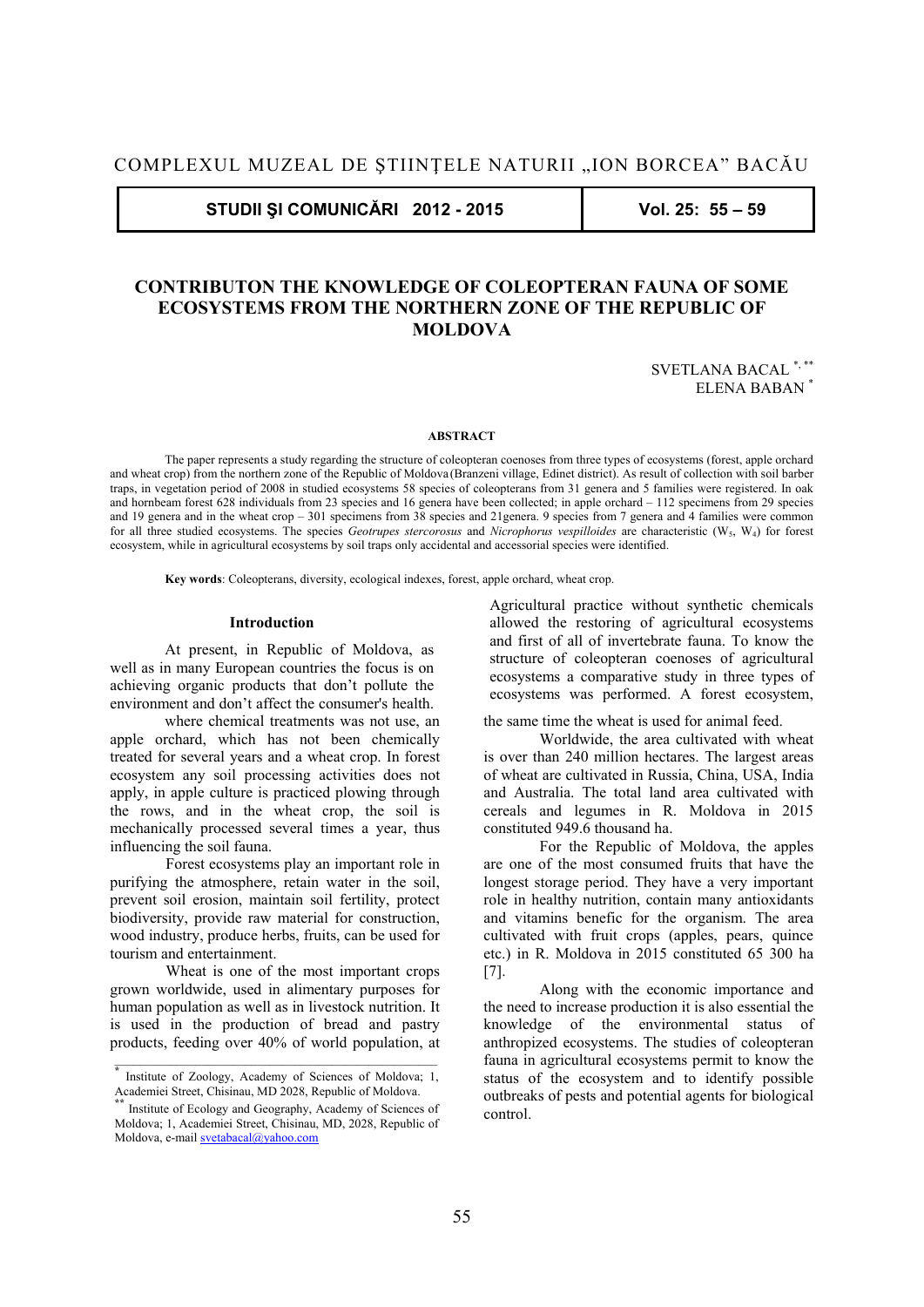# **Material and methods**

The studies were performed during vegetation period of 2008 in three types of ecosystems from the northern zone of the Republic of Moldova, Branzeni village, Edinet district. The material collections were made in forest of oak (*Quercus robur*) mixed with hornbeam (*Carpinus betulus*), in apple orchard (*Malus domestica*) and in the wheat crop (*Triticum estivum*).

The entomological material was collected by 10 soil traps of Barber type in each ecosystem, during the whole vegetation period. In total 70 Barber traps were installed in each ecosystem of oak forest and apple orchard and 50 traps in autumn wheat crop, because in September the cultivated land was technically processed. As fixatorpreserving liquid was used the concentrated solution of salt NaCl, in vessels with the volume of 700 ml and diameter of 75 mm.

The identification of coleopterans was realized based on the works of Kryjanovskij (1965), Panin (1955), Medvedev (1961), Freude et al. (1976).

 In the ecological analysis the following indexes were used: abundance, dominance, constancy and index of ecological significance (Simionescu (1983); Stan (1994).

#### **Results and discussions**

As result of performed investigations new data on species compositions, abundance and dominance of coleopterans from the mentioned ecosystems were obtained. In total from the three studied ecosystems there were collected 1041 specimens of coleopterans from 58 species, 31 genera and 5 families (Carabidae, Tenebrionidae, Scarabaeidae, Geotrupidae, Silphidae).

In oak and hornbeam forest 628 specimens from 23 species and 16 genera were registered. In apple orchard 112 specimens from 29 species and 19 genera were collected. In wheat crop 301 specimens from 38 species and 21 genera were collected.

For all three studied biotopes 9 species were common. The species *Nicrophorus vespilloides* had the highest number of specimens – 259, being attracted by the smell of decompositions of small vertebrate fallen in the traps. The species *Carabus cancellatus* with 76 specimens and *Opatrum sabulosum* with 51 specimens follow. Other species registed a lower number of individuals (*Silpha carinata* – 22 ind., *Harpalus rufipes –* 21 ind., *Nicrophorus fossor –* 13 ind., *Caccobius schreberi* – 11 ind., *Badister bipustulatus* – 5 ind. and *Silpha obscura* with 3 ind). For the oak and hornbeam forest and apple orchard 11 species were common. For the oak and hornbeam forest and wheat crop 11 species were common. For apple orchard and wheat crop 20 species were common.

|                                                       | Oak and hornbeam<br>forest |      |      |        | <b>Apple</b><br>orchard |      |     |      | Wheat<br>crop  |     |     |      |
|-------------------------------------------------------|----------------------------|------|------|--------|-------------------------|------|-----|------|----------------|-----|-----|------|
| <b>Species</b>                                        |                            |      |      |        |                         |      |     |      |                |     |     |      |
|                                                       | A                          | D    | C    | W      | A                       | D    | C   | W    | A              | D   | C   | W    |
| Abax parallelopipedus<br>(Piller, Mitterpacher, 1783) | 10                         | 1,6  | 11,4 | 0,2    |                         |      |     |      | 1              | 0,3 | 2,0 | 0,01 |
| Abax parallelus (Duftschmid, 1812)                    | 23                         | 3,7  | 20,0 | 0,7    |                         | 0,89 | 1,4 | 0,01 |                |     |     |      |
| Amara eurynota (Panzer, 1797)                         |                            |      |      |        |                         | 0,89 | 1,4 | 0,01 |                |     |     |      |
| Amara familiaris (Duftschmid, 1812)                   |                            |      |      |        |                         | 0,89 | 1,4 | 0,01 | 1              | 0.3 | 2,0 | 0,01 |
| Amara similata (Gyllenhal, 1810)                      |                            |      |      |        |                         |      |     |      | $\overline{2}$ | 0,7 | 2,0 | 0,01 |
| Anchomenus dorsale<br>(Pontoppidan, 1763)             |                            |      |      |        |                         |      |     |      | 3              | 1,0 | 6,0 | 0,06 |
| Anisodactylus signatus (Panzer, 1797)                 |                            |      |      |        |                         |      |     |      | 2              | 0,7 | 4,0 | 0,03 |
| Aphodius rufipes (Linnaeus, 1758)                     |                            |      |      |        | $\overline{c}$          | 1,79 | 2,9 | 0.05 |                |     |     |      |
| Aptinus bombarda (Illiger, 1800)                      | 61                         | 9,7  | 32,9 | 3,2    |                         |      |     |      |                |     |     |      |
| Badister bullatus (Schrank, 1798)                     | $\overline{2}$             | 0.3  | 2,9  | < 0.1  |                         | 0,89 | 1,4 | 0,01 | $\overline{2}$ | 0,7 | 4,0 | 0,03 |
| Blaps halophila FischerWaldheim, 1832                 |                            |      |      |        |                         | 0,89 | 1,4 | 0,01 |                |     |     |      |
| Caccobius schreberi (Linnaeus, 1761)                  | $\overline{2}$             | 0.3  | 1,4  | < 0, 1 | 4                       | 3,57 | 2,9 | 0,10 | 5              | 1,7 | 4,0 | 0,07 |
| Calathus halensis (Schaller, 1783)                    |                            |      |      |        |                         |      |     |      |                | 0.3 | 2,0 | 0,01 |
| Callistus lunatus (Fabricius, 1775)                   |                            |      |      |        |                         | 0,89 | 1,4 | 0,01 |                |     |     |      |
| Carabus cancellatus Illiger, 1798                     | 70                         | 11,1 | 41,4 | 4,6    | 2                       | 1,79 | 2.9 | 0.05 | 4              | 1,3 | 8,0 | 0,11 |
| Carabus coriaceus Kraatz, 1877                        | 8                          | 1,3  | 7,1  | 0,1    |                         |      |     |      |                |     |     |      |
| Carabus excellens Kraatz, 1887                        | 10                         | 1,6  | 10,0 | 0.2    |                         |      |     |      |                | 0,3 | 2,0 | 0,01 |
| Carabus ullrichi Germar, 1824                         | 7                          | 1,1  | 10,0 | 0,1    |                         |      |     |      |                |     |     |      |
| Cetonia aurata (Linnaeus, 1758)                       |                            |      |      |        |                         | 0,89 | 1,4 | 0,01 |                | 0.3 | 2,0 | 0,01 |
| <i>Chlaenius vestitus</i> (Paykull, 1790)             |                            |      |      |        |                         | 0,89 | 1,4 | 0,01 | $\tau$         | 2,3 | 8,0 | 0,19 |

**Table 1 -** Structure of coleopteran coenoses in forest ecosystem, apple orchard and wheat crop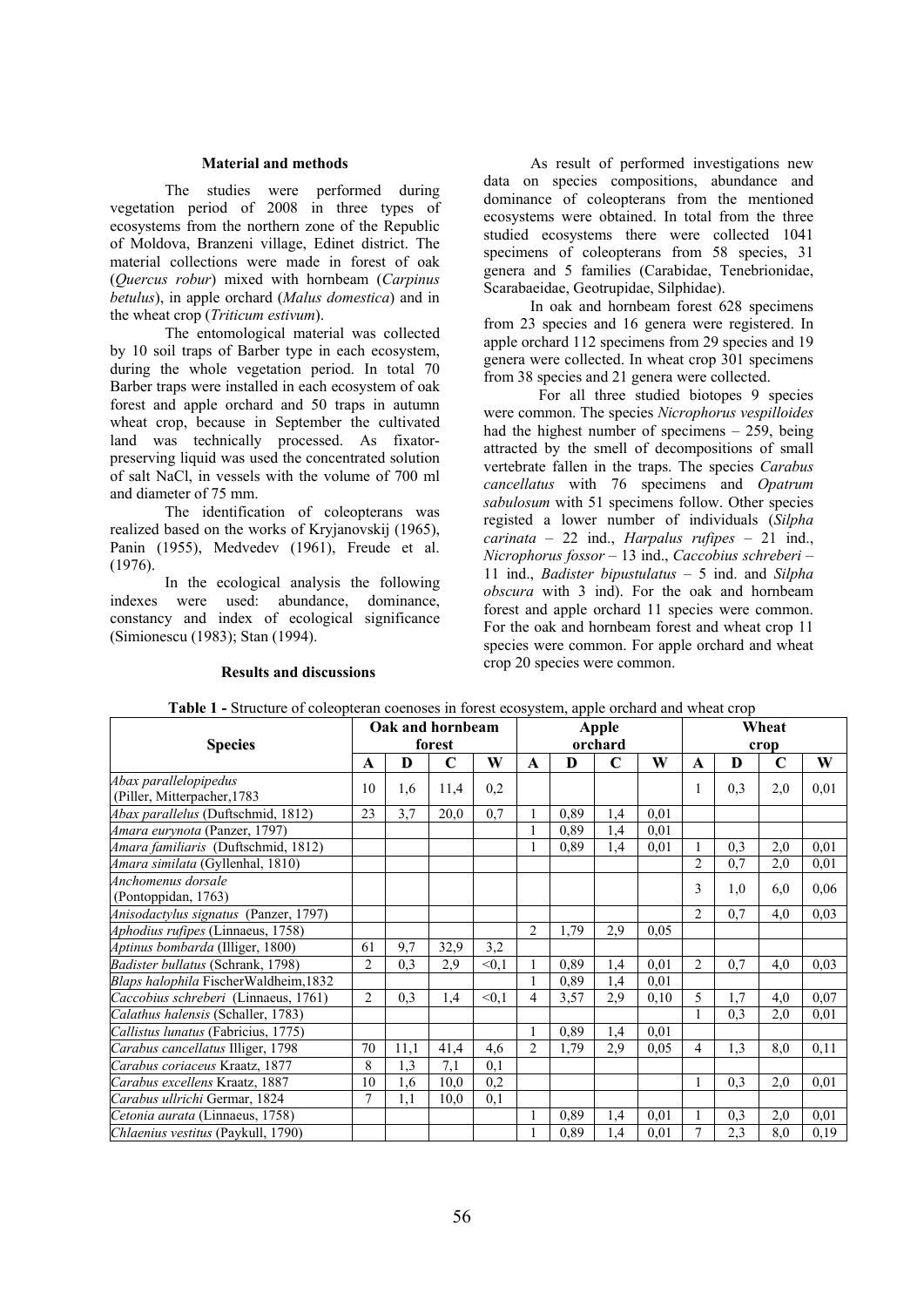| Geotrupes stercorosus Scriba, 179        | 193            | 30.7             | 67,1             | 20,6              |                |      |                  |      |                |                  |                  |      |
|------------------------------------------|----------------|------------------|------------------|-------------------|----------------|------|------------------|------|----------------|------------------|------------------|------|
| Harpalus affinis (Schrank, 1781)         |                |                  |                  |                   |                |      |                  |      | 4              | 1,3              | 6,0              | 0.08 |
| Harpalus atratus Latreille, 1804         |                |                  |                  |                   | $\mathfrak{Z}$ | 2,68 | 4,3              | 0,11 | $\mathbf{1}$   | 0,3              | $\overline{2,0}$ | 0,01 |
| Harpalus distinguendus                   |                |                  |                  |                   |                |      |                  |      |                |                  |                  |      |
| (Duftschmid, 1812)                       |                |                  |                  |                   |                |      |                  |      | 36             | 12,0             | 26,0             | 3,11 |
| Harpalus oblitus Dejean, 1829            |                |                  |                  |                   |                |      |                  |      | 3              | 1.0              | 4,0              | 0,04 |
| Harpalus picipennis (Duftschmid, 1812)   |                |                  |                  |                   | 1              | 0,89 | 1,4              | 0,01 | 13             | $\overline{4,3}$ | 10,0             | 0,43 |
| Harpalus rubripes (Duftschmid, 1812)     |                |                  |                  |                   | 3              | 2,68 | 4,3              | 0,11 | 9              | 3,0              | 12,0             | 0,36 |
| Harpalus rufipes (De Geer, 1774)         | 11             | 1,8              | 12,9             | 0,2               | $\overline{2}$ | 1,79 | 2,9              | 0.05 | $\mathbf{8}$   | 2,7              | 12,0             | 0,32 |
| Harpalus signaticornis                   |                |                  |                  |                   | $\mathbf{1}$   | 0,89 | 1,4              | 0,01 |                |                  |                  |      |
| (Duftschmid, 1812)                       |                |                  |                  |                   |                |      |                  |      |                |                  |                  |      |
| Harpalus smaragdinus (Duft., 1812)       |                |                  |                  |                   |                |      |                  |      | 1              | 0.3              | 2,0              | 0,01 |
| Harpalus tardus (Panzer, 1797)           |                |                  |                  |                   |                | 0,89 | 1.4              | 0,01 | $\mathbf Q$    | 3.0              | 10,0             | 0,30 |
| Melolontha melolontha Linnaeus, 1758     | $\mathbf{1}$   | 0,2              | 1,4              | $\leq 0,1$        |                |      |                  |      |                |                  |                  |      |
| Molops piceus (Panzer, 1793)             | 8              | 1,3              | 10,0             | 0,1               |                |      |                  |      |                |                  |                  |      |
| Nebria brevicollis (Fabricius, 1792)     |                |                  |                  |                   |                |      |                  |      | 1              | 0,3              | 2,0              | 0,01 |
| Nicrophorus fossor Erichson, 1837        | 5              | $\overline{0,8}$ | $\overline{5,7}$ | $\leq 0,1$        | 1              | 0,89 | 1,4              | 0,01 | $\overline{7}$ | $\overline{2.3}$ | 8,0              | 0,19 |
| Nicrophorus vespillo (Linnaeus, 1758)    | $\overline{2}$ | 0,3              | 1.4              | $\overline{50,1}$ |                |      |                  |      |                |                  |                  |      |
| Nicrophorus vespilloides Herbst, 1784    | 175            | 27,9             | 20,0             | $\overline{5,6}$  | 42             | 37,5 | 10,0             | 3,75 | 42             | 14,0             | 22,0             | 3,07 |
| Oiceoptoma thoracicum (Linnaeus, 1758)   | 11             | 1,8              | 8,6              | 0,2               |                |      |                  |      |                |                  |                  |      |
| Onthophagus coenobita (Herbst, 1783)     | $\mathbf{1}$   | 0,2              | 1.4              | < 0.1             | 1              | 0,89 | 1.4              | 0.01 |                |                  |                  |      |
| Onthophagus ovatus (Linnaeus, 1758)      |                |                  |                  |                   |                |      |                  |      |                |                  |                  |      |
| Onthophagus taurus Schreber, 1759        |                |                  |                  |                   |                |      |                  |      | 3              | 1,0              | 2,0              | 0,02 |
| Onthophagus verticicornis                |                |                  |                  |                   | 13             | 11,6 | 5,7              | 0,66 | 26             | 8,6              | 18,0             | 1,55 |
| Leicharting, 1781                        |                |                  |                  |                   |                |      |                  |      |                |                  |                  |      |
| Opatrum sabulosum (Linnaeus, 1761)       | $\overline{4}$ | 0,6              | 5,7              | < 0.1             | 12             | 10,7 | 15,7             | 1.68 | 35             | 11.6             | 28,0             | 3,26 |
| Ophonus azureus (Fabricius, 1775)        |                |                  |                  |                   |                |      |                  |      | 1              | 0.3              | 2,0              | 0,01 |
| Ophonus diffinis (Dejean, 1829)          |                |                  |                  |                   |                |      |                  |      | $\mathbf{1}$   | 0,3              | 2,0              | 0,01 |
| Ophonus gammeli (Schauberger, 1932)      |                |                  |                  |                   | $\mathbf{1}$   | 0,89 | 1,4              | 0.01 | $\overline{4}$ | 1,3              | $\overline{4,0}$ | 0,05 |
| Ophonus rufibarbis (Fabricius, 1792)     |                |                  |                  |                   |                |      |                  |      | 17             | 5,6              | 14.0             | 0,79 |
| Panagaeus bipustulatus (Fabricius, 1775) | 4              | 0,6              | 4,3              | < 0.1             |                |      |                  |      |                |                  |                  |      |
| Poecilus cupreus (Linnaeus, 1758)        |                |                  |                  |                   |                |      |                  |      | 6              | 2.0              | 8,0              | 0,16 |
| Poecilus sericeus                        |                |                  |                  |                   |                |      |                  |      | 3              | 1,0              | 4,0              | 0,04 |
| Fischer-Waldheim, 1824                   |                |                  |                  |                   |                |      |                  |      |                |                  |                  |      |
| Polystichus connexus (Fourcroy, 1785)    |                |                  |                  |                   |                |      |                  |      | $\mathbf{1}$   | 0,3              | 2,0              | 0,01 |
| Pterostichus melanarius (Illiger, 1798)  | $\mathbf{1}$   | 0,2              | 1,4              | < 0, 1            |                |      |                  |      |                |                  |                  |      |
| Pterostichus ovoideus (Sturm, 1824)      |                |                  |                  |                   | 1              | 0,89 | 1,4              | 0,01 |                |                  |                  |      |
| Pterostichus strenuus (Panzer, 1797)     |                |                  |                  |                   | 3              | 2,68 | $\overline{4,3}$ | 0,11 | 1              | 0,3              | 2,0              | 0,01 |
| Silpha carinata Herbst, 1783             | 18             | 2,9              | 12,9             | 0.4               | $\mathbf{1}$   | 0,89 | 1,4              | 0.01 | 3              | 1.0              | 6,0              | 0,06 |
| Silpha obscura Linnaeus, 1758            | 1              | 0,2              | 1,4              | < 0.1             | 1              | 0,89 | 1,4              | 0,01 | 1              | 0,3              | 2,0              | 0,01 |
| Tanatophilus rugosus (Linnaeus, 1758)    |                |                  |                  |                   | 8              | 7,14 | 2,9              | 0,20 | 34             | 11,3             | 10,0             | 1,13 |
| Zabrus tenebrioides                      |                |                  |                  |                   | 1              | 0,89 | 1,4              | 0,01 |                |                  |                  |      |
| Fischer-Waldheim, 181                    |                |                  |                  |                   |                |      |                  |      |                |                  |                  |      |
| <b>Total</b>                             | 628            |                  |                  |                   | 112            |      |                  |      | 301            |                  |                  |      |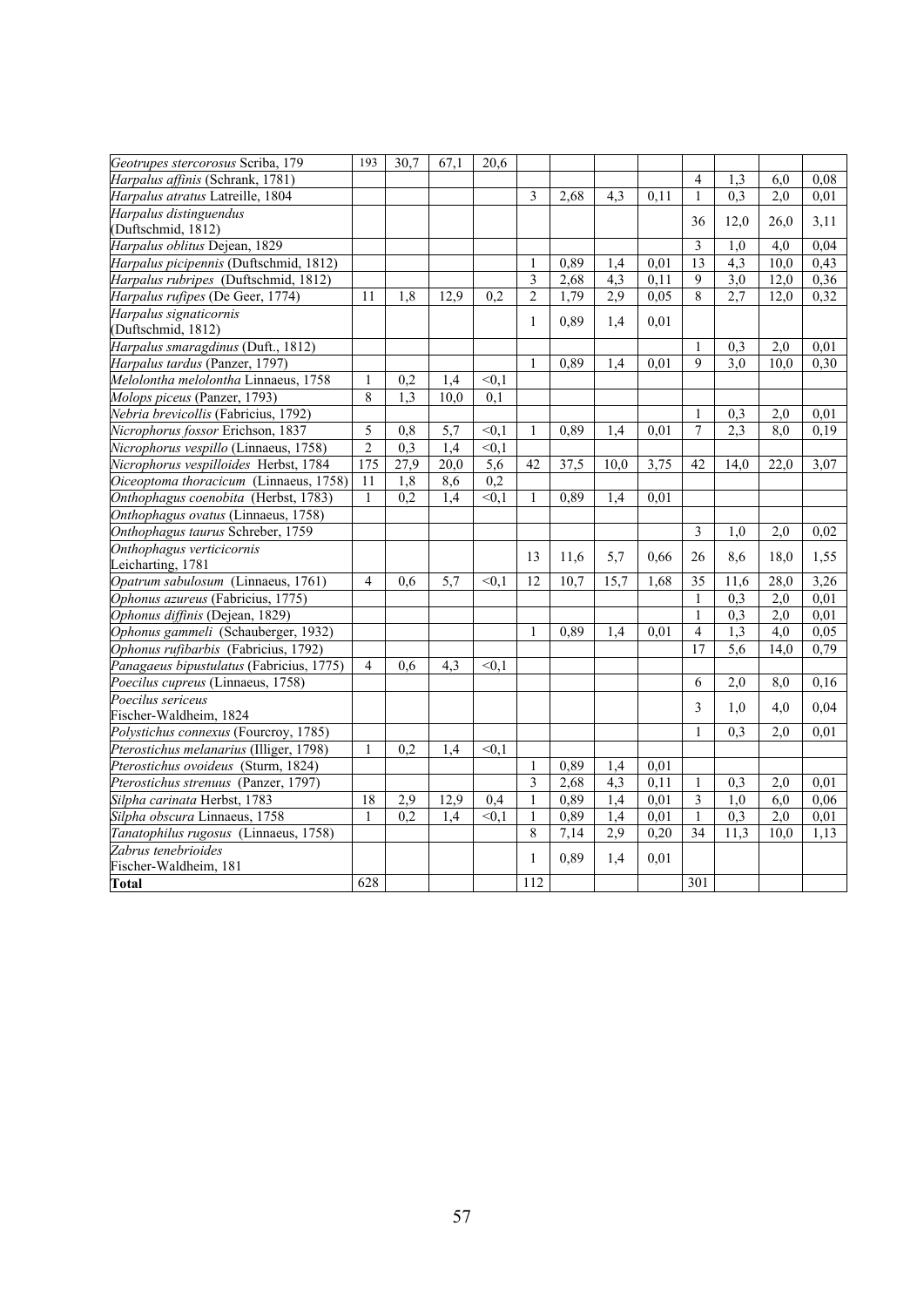**Oak and hornbeam forest.** According to analyzed ecological parameters of coleopterans collected from forest ecosystem, it was revealed that the species *Geotrupes stercorosus* with 193 individuals (30,73%)*, Nicrophorus vespilloides* – 175 (27,87%) and *Carabus cancellatus* – 70  $(11,15\%)$  are eudominat species  $(D_5)$ ; *Aptinus bombarda* - 61 (9,71) dominant species  $(D_4)$ ; 2 species were subdominant  $(D_3)$ ; 7 species – recedent  $(D<sub>2</sub>)$  and 10 species – subrecedent  $(D<sub>1</sub>)$ .

The constancy registered the highest values in species *Geotrupes stercorosus* - 67,14 % (C4); the species *Carabus cancellatus* and *Aptinus bombarda* proved to be accessorial  $(C_2)$ , with a frequency of 41,43% and 32,86; other 20 species were accidental  $(C_1)$ .

The species characteristic for forest ecosystem that have registered the highest valued of ecological significance index are: *Geotrupes stercorosus* - 20,63% (W5) and *Nicrophorus vespilloides* - 5,57%  $(W_4)$ , 10 species were accessorial  $(W_2-W_3)$  and 11 species – accidental  $(W_1)$  (tab.1).

Apple orchard. In the orchard 3 species were eudominant (D5) - *Nicrophorus vespilloides* with 42 individuals (37,50%)*, Onthophagus verticicornis* with 13 ind. (11,610%) abnd *Opatrum sabulosum* with 12 ind. (10,71%); the species *Tanatophilus rugosus* with 8 individuals and 7,14% was registered as dominant  $(D_4)$ ; 4 species subdominant  $(D_3)$ ; 3 species recedent  $(D_2)$ ; 18 species subrecedent  $(D_1)$ .

According to constancy index only accidental species were registered  $(C_1)$ .<br>The index of ec

of ecological significance emphasized 8 accessorial species  $(W_2-W_3)$ , the other 21 being accidental  $(W_1)$  (tab.1)

**Wheat crop.** The most abundant and dominant species in autumn wheat crop are: *Nicrophorus vespilloides* with 42 individuals (14,0%), *Harpalus distinguendus* with 36 individuals (12,0%), *Opatrum sabulosum* with 35 individuals (11,6) and *Tanatophilus rugosus* with 34 individuals (11,3%) – being eudominant species (D5); *Onthophagus verticicornis* with 26 individuals (8,6%) and *Ophonus rufibarbis* with 17 individuals (5,6%) – dominant  $(D_4)$ ; 6 species were subdominant  $(D_3)$ ; 5 species – recedent  $(D_2)$  and 21 species – subrecedent  $(D_1)$ . 2 species were accessorial  $(C_2)$  the other were accidental  $(C_1)$ .

The index of ecological significance registered 14 accessorial species  $(W_2-W_3)$ , the other 24 species were accidental  $(W_1)$  (tab.1).

According to trophic preferences the fauna of coleopterans from the studied ecosystems (forest, apple orchard and wheat crop) from the northern zone of the republic is composed of 5 trophic groups: phytophagous, zoophagous, necrophagous, coprophagous and mixophagous. The group of phytophagous constitute 40% (23 species) from all identifies species, followed by zoophagous one with 33% (19 species). A similar number of species  $-7$ have been registered in the groups of: necrophagous (12%) and coprophagous (12%), the mixophagous (3%) were represented by 2 species (Fig. 1.).



# **Fig. 1 -** Trophic spectrum of coleopterans collected in studied ecosystems

Coleopteran species collected from the northern zone of the republic, according to the distribution area belong to 9 zoogeographic elements with the dominance of the Trans-Palearctic ones (18 species), followed by European (15 species) and Euro-Caucasian (7 species), which constitute more than 50% of all collected species. With a lower species number were recorded the elements from West-Palearctic (5 species), Euro-Siberian (4), Holarctic (3), Pontic (3), Palearctic (2) and Mediterranean (1) (Fig. 2.).



Fig. 2 - Geographic spreading of coleopterans from the studied ecosystems